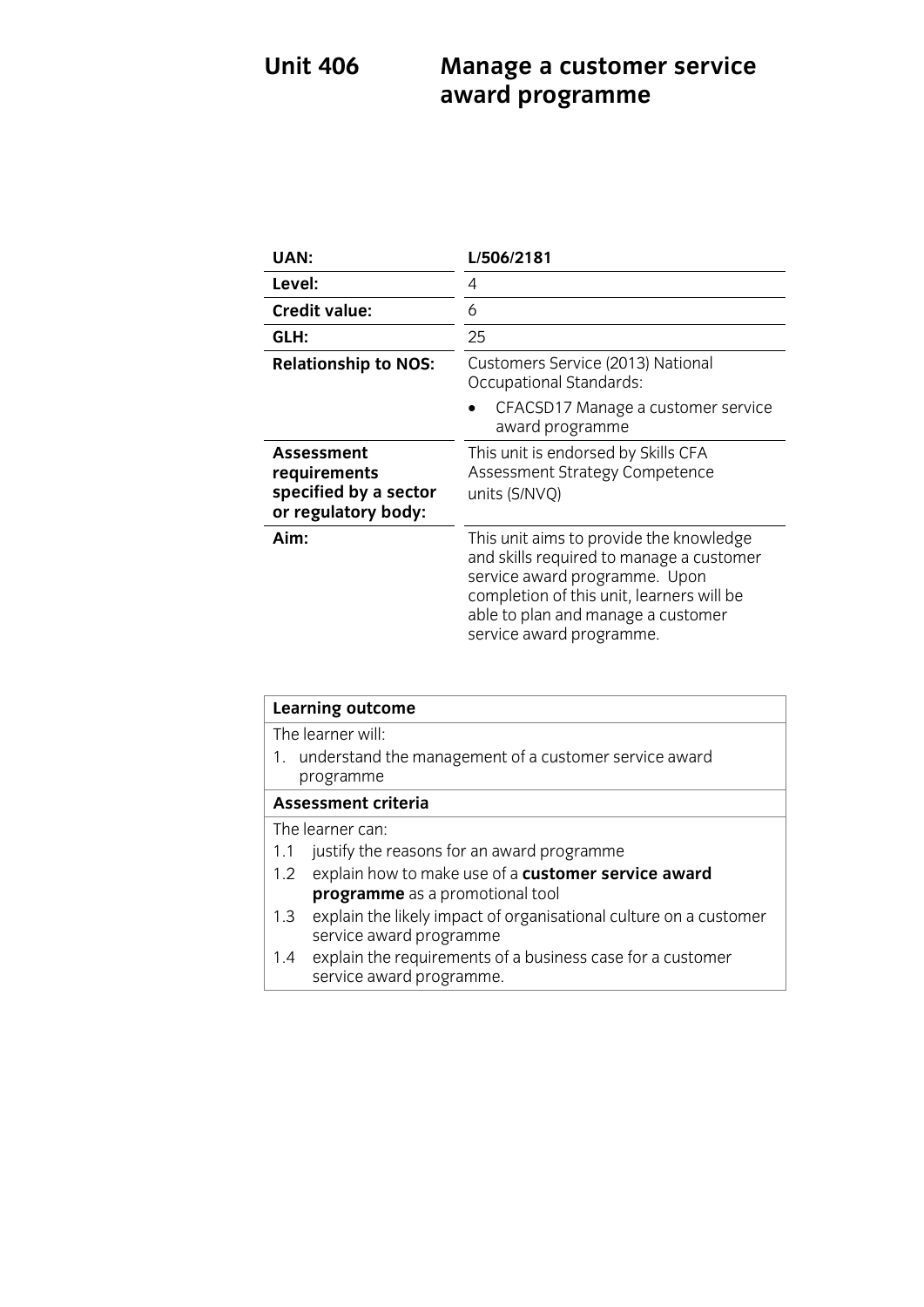# **Assessment guidance**

Can cover a wide variety of subject areas Can cover a wide variety of subject areas

- employee of the month
- apprentice of the year<br>• most beneficial sugges
- most beneficial suggestion for improvement

- **Evidence may** be supplied by:<br> **•** questioning<br>
professional discussion
	- professional discussion
	- reflective account
	- organisational policies and procedures\*
	- legislative and regulatory requirements\*
	- organisational documentation\*

# **Learning outcome**<br>The learner will:

The results with  $\frac{1}{2}$ . be a customer service and programmer service award programmer service award programmer service award programmer service award programmer service award programmer service award programmer service award programme

### **Assessment criteria**<br>The learner can:

- 2.1 define specific, measurable, achievable, realistic and time-bound (smart) objectives for the award programme
- 2.2 evaluate the benefits, drawbacks and costs of different options for a customer service award programme
- 2.3 select the option that best meets the objectives of the award programme
- 2.4 develop a plan that specifies roles, responsibilities, actions, resources, contingencies and timescales
- 2.5 develop award criteria that are transparent and fair. 2.5 develop award criteria that are transparent and fair.

# **Assessment guidance**

- **Evidence** may be supplied by:
	- witness testimony
	- questioning
	- professional discussion
	- reflective account
	- customer service award programme
	- report on managing a customer service award programme
	- organisational policies and procedures\*
	- legislative and regulatory requirements\*
	- organisational documentation\*